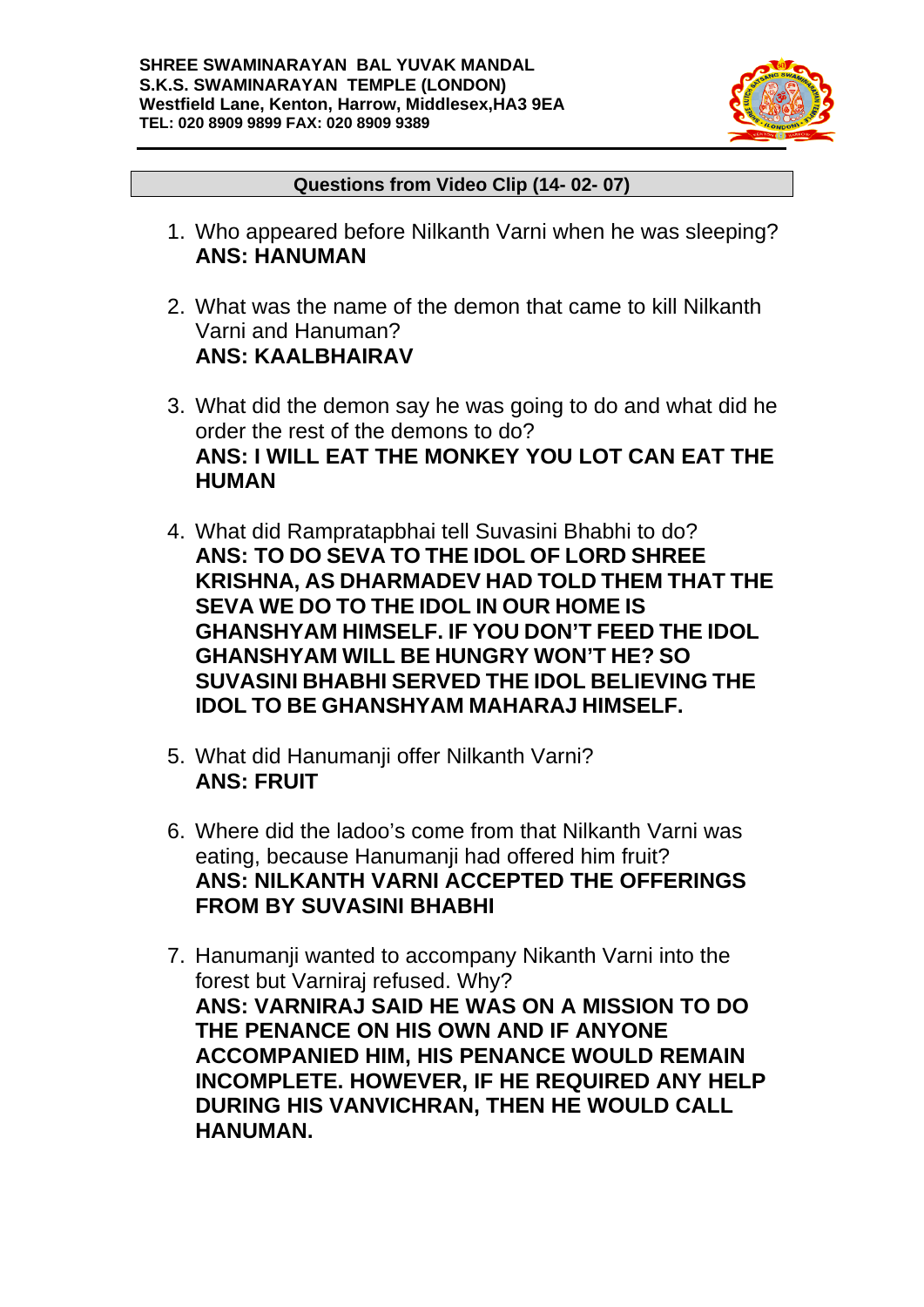- 8. Who was the person on the top of the mountains that greeted Nilkanth Varni? **ANS: HIMALAYA**
- 9. What did he want to do for Nilkanth Varni? **ANS: HE WANTED TO HELP NILKANTH VARNI ACROSS THE RIVER AND SAID WHERE EVER NILKANTH VARNI WANTED TO GO HE WAS READY TO TAKE HIM**

## **How closely did you watch the video!!!**

- 1. What colour was Hanumanji's dhoti? **LIGHT PINK**
- 2. What was KaalBhairav holding in his hand? **SWORD**
- 3. How many rings did you see on Rampratapbhai's right hand? **1**
- 4. What did Rampratapbhai wear on his right wrist? **GOLD BANGLE**
- 5. What was the colour of the 'HAAR' worn by the idol in Suvasini Bhabhi's home? **ORANGE**
- 6. How many bites did Nilkanth Varni take when eating the laddoo? **3**
- 7. What was the colour of Nilkanth Varni's slippers? **HE NEVER WORE ANY SLIPPERS**
- 8. What was the colour of the chandlo on Himalaya's forehead? **WHITE**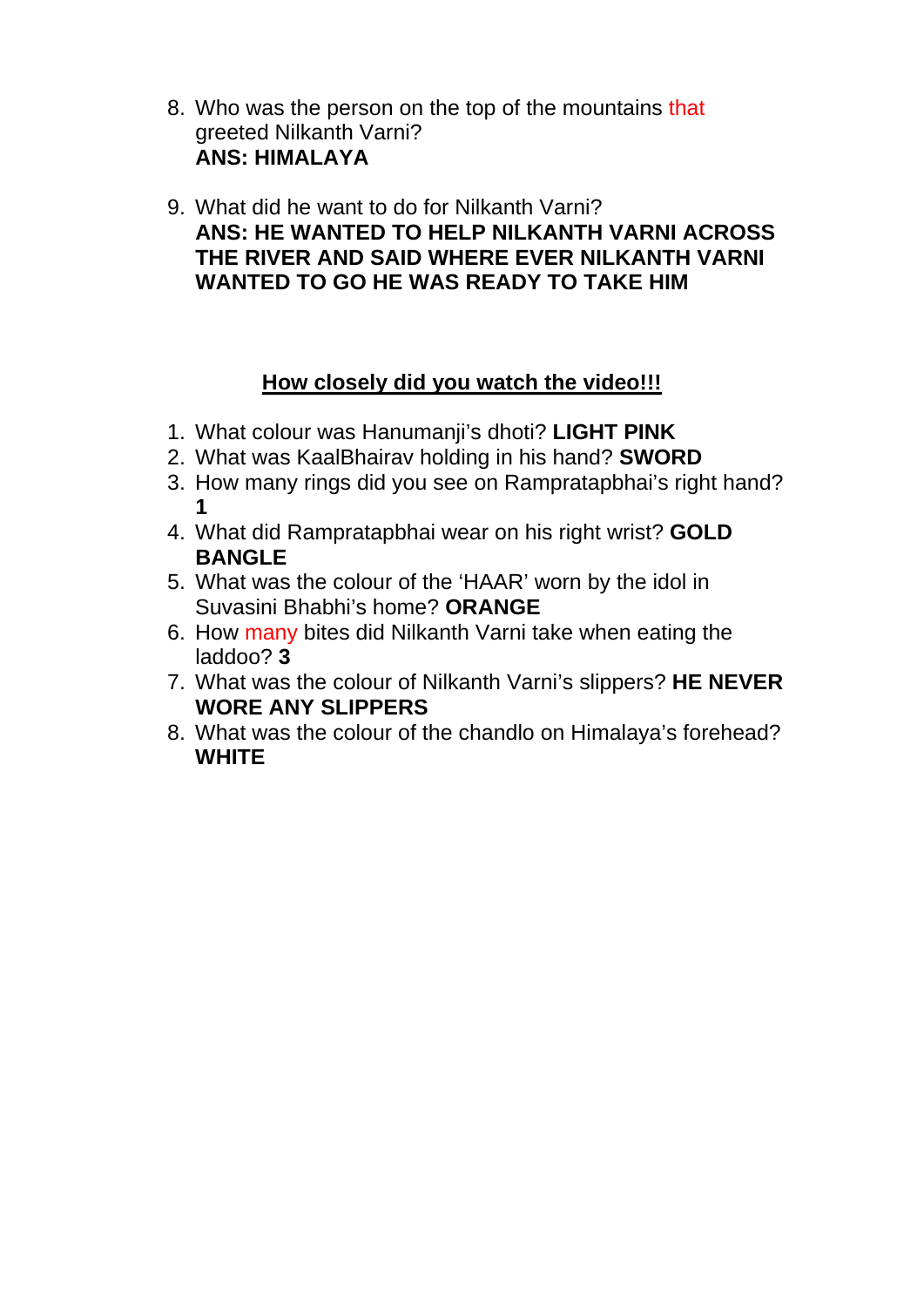

# **Questions from Video Clip (14- 03- 07)**

- 1. Where did Nilkanth Varni do his penance? **Pulashram**
- 2. What was the name of Brahma's son who performed penance at Pulashram? **Puleha**
- 3. What is the name of the river that is close to the place where Nilkanth Varni did his penance? **River Gandhki**
- 4. How long did Nilkanth Varni spend doing his penance? **4 months during months of monsoon**
- 5. Who came to meet Nilkanth Varni when he finished his penance and requested him to stop this difficult penance? **Suryanarayandev**

### **How closely did you watch the video!!!**

- 1. How many yogi's did Nilkanth Varni do pranam to before taking a seat at Pulashram? **ANS: 3**
- 2. How many different types of fruits did Nilkanth Varni eat while doing his penance? **ANS: None**
- 3. What colour was Suryanarayandev's shawl? **ANS: Red**
- 4. How many people were stood greeting Nilkanth Varni just before he left Pulashram? **ANS: 6**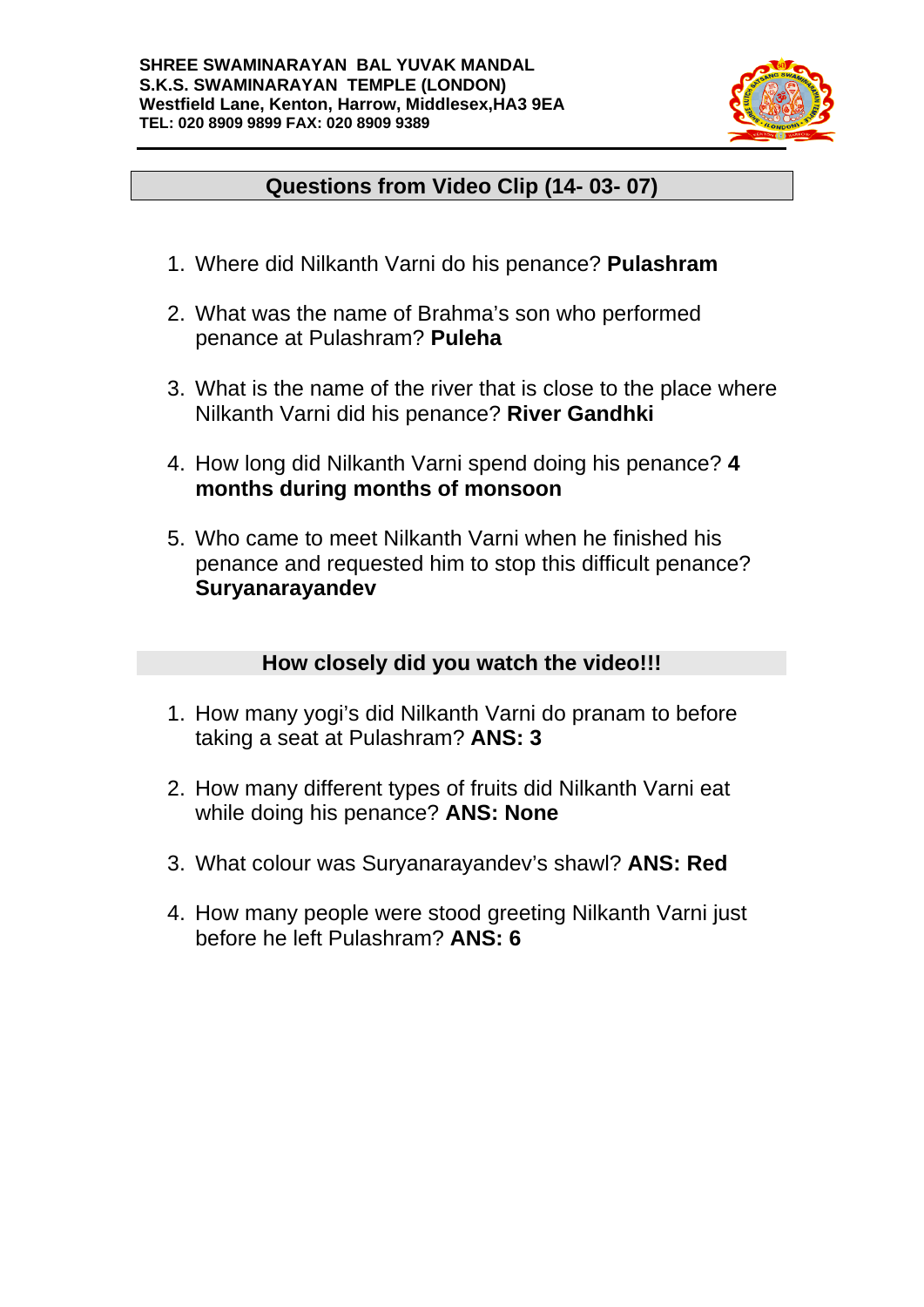

### **Questions from Video Clip (16- 05- 07)**

- 1. Where was the Queen that met Nilkanth Varni from? **ANS: Butolpur**
- 2. When the queen asked Nilkanth Varni to come to her palace what did Maharaj say? **ANS: No, an ascetic never goes towards a palace.**
- 3. What did the Queen say to convince Nilkanth Varni to come to the palace? **ANS: That he should consider this as a test to see if he can keep his mind disciplined**
- 4. What was the Queen's plan when Nilkanth Varni arrived to the palace? **ANS: To lure Maharaj into marrying his 2 daughters**
- 5. When the two daughters came to offer food to Nilkanth Varni, what did Maharaj accept to eat? **ANS: Fruit**
- 6. What did the queen get the daughters to do to keep Nilkanth Varni at the Kingdom? **ANS: Dance in front of him and win him over.**

### **How closely did you watch the video!!!**

- 1. What colour was the maids dress when the Queen first met Nilkanth Varni? **ANS: Light Yellow**
- 2. What was the colour of the King's necklace's? **ANS: Pink**
- 3. How many rings was the king wearing on his left hand? **ANS: One**